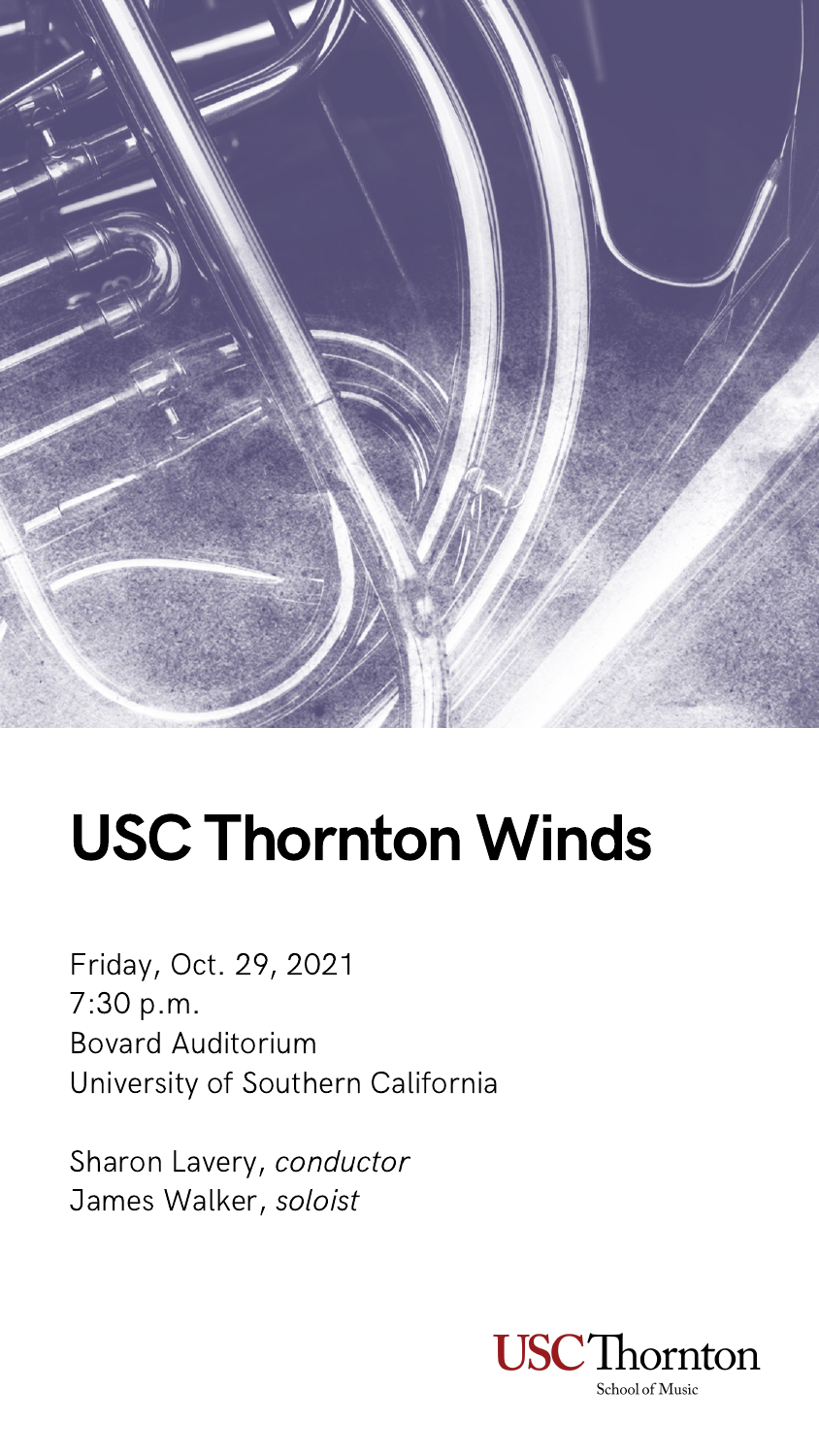Silver Fanfare

Pipe Dreams "Choroque " "Bhairav " "feadog"

James Walker, flute

Allan Gilliland  $(1965 - )$ 

Serenade, Op.7

Feierlicher Einzug for Brass Ensemble

Danzon No. 2

#### Peter Boyer (1970- )

#### Richard Strauss

(1864–1949)

#### Arturo Márquez

 $(1950 - )$ 

### Program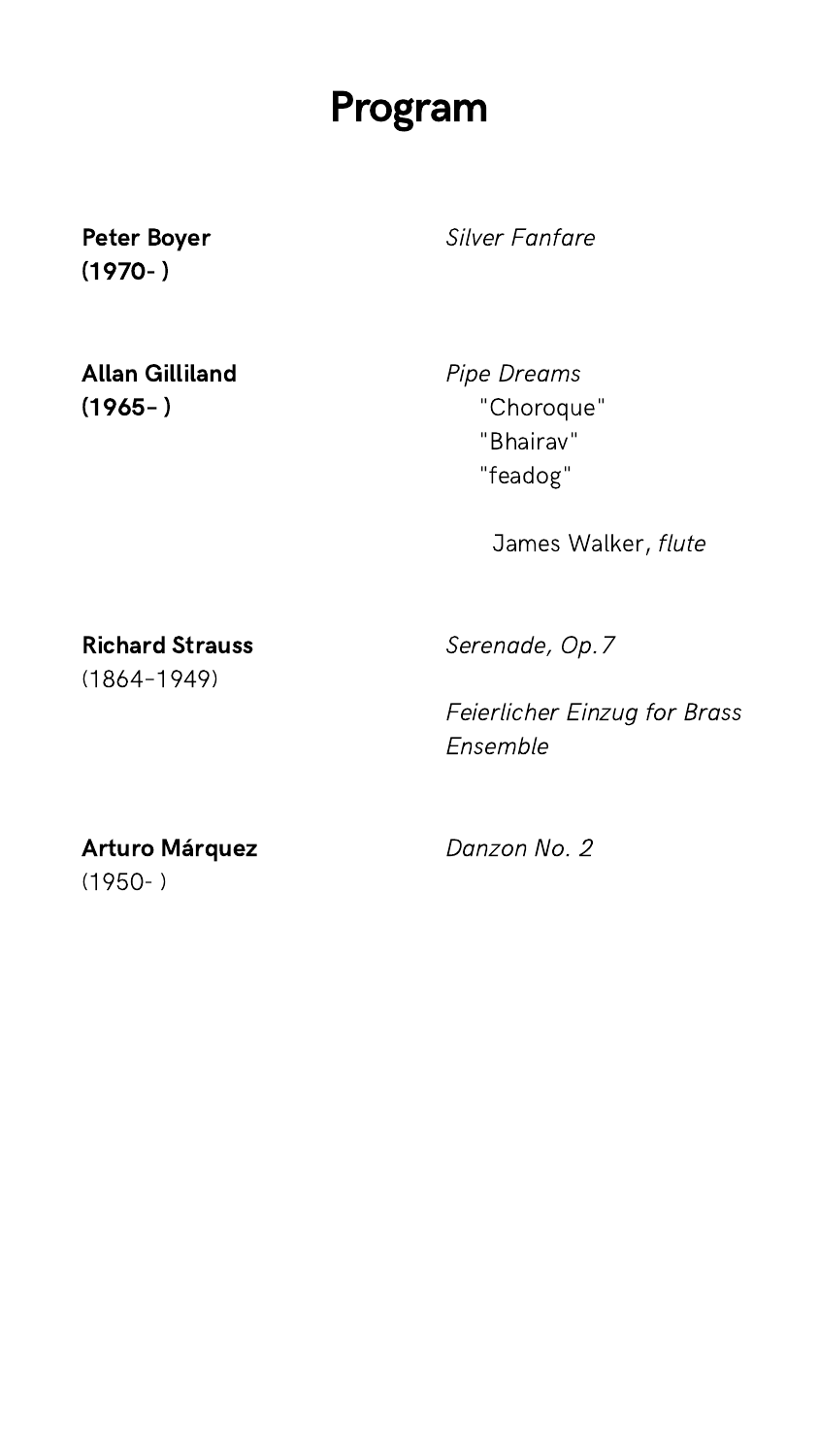### **About the Artists**



James [Walker,](https://music.usc.edu/james-walker/) professor of practice in the USC Thornton department of Winds & Percussion, graduated with honors from the University of Louisville and went on to play in the United States Military Academy Band at West Point. He subsequently studied with Harold Bennett and eventually won the associate principal flute position with the Pittsburgh Symphony in 1969. Eight years later, he became principal flutist with the Los Angeles Philharmonic and began working simultaneously in the recording studios for jazz/pop sessions, television and motion pictures and can be heard on over 600 soundtracks. In 2002, he performed with Paul McCartney at the Academy Awards. In 1980, Walker formed Free Flight, a [jazz/classical](https://music.usc.edu/lucinda-carver/) quartet, resulting in four [Tonight](https://music.usc.edu/lucinda-carver/) Show [appearances,](https://music.usc.edu/lucinda-carver/) 16 [recordings](https://music.usc.edu/lucinda-carver/) and annual tours.



Sharon [Lavery'](https://music.usc.edu/sharon-lavery/)s extensive career has led her to conduct in distinguished concert halls across the United States, including Carnegie Hall on several occasions. Currently, she serves as resident conductor of the University of Southern California Thornton Symphony, Chamber Orchestra and Wind Ensemble. She has led the Thornton ensembles in concert on countless occasions, and served as music director of the Thornton Concert Orchestra for seven years. In addition to these duties at USC, Lavery teaches instrumental conducting.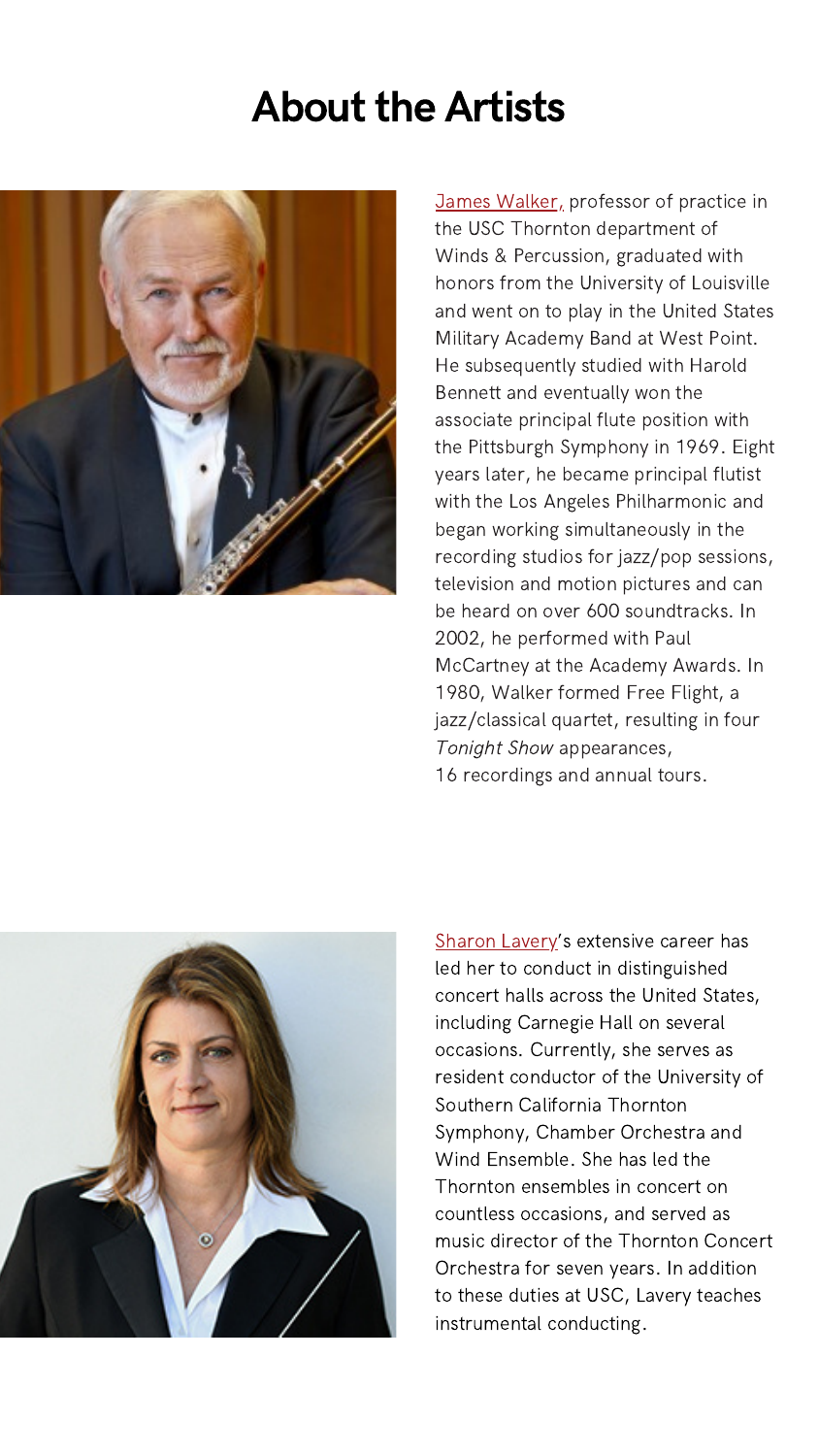### USC Thornton Winds

#### Flute

Chloe Descher Emily Harrington Gaby Beltran Hyojin Park Sierra Schemltzer Sylvia Ettinger

#### **Oboe**

Alex Changus Cameron Roberts Evan Sanchez Liz Plescia Sara Petty

#### Clarinet

Abraham Schenck Adam Floyd Alex Chang Alex Tu Anders Peterson Besnik Abrashi Byungho Park Chanul Kim Espen Aas Javier Morales-Martinez Ray Wyant

#### Bassoon

Amanda Musinski Ingrid Hernandez John Gonzalez

#### Saxophone

Christian Ross Francis Cisneros John Jia Royce Files

#### **Trombone**

#### Horn

Abraham Murillo Alex Liang Caleb Durant Cassandra Jeon Katherine Yang Molly Frederick Rachel Kim Rachel Lauson Sophie Barnard Susannah Greenslit Will Grace

#### **Trumpet**

Anna Ahn Eddy Lanois Emily Nastelin Imahi Duhe Jessica Farmer Jorge Araujo Felix Kayla Lewis Kobe Sampson-Davis Logan Anderson Lucca Cidale Michelle Pugh Remy Gilboe Richie Torneros Francisco Svend Lykkegaard Talitha Duckworth

Alex Melzer Kevin Truong Nathan Limas Paul Wu Raymundo Vizcarra Rocky Fox Ryan Sanders Sean Cooney Stephen Hannan Terrance Cowley

#### Tuba

Derek Zimmerman Neha Kudva Patrick Zhang Ray Dorschner

#### Timpani

Jeremy Davis

#### Percussion

Austin Cernosek David Riccobono Mary La Blanc Soojin Kang Zoe Beyler

#### String Bass

Sam Miller

### **Harp**

Sarah Hsiao

#### Piano

Angela Lin

#### **Guitar**

Lance Marut

#### **Bass**

Peter Gemus

#### Drums

Simon Metzger